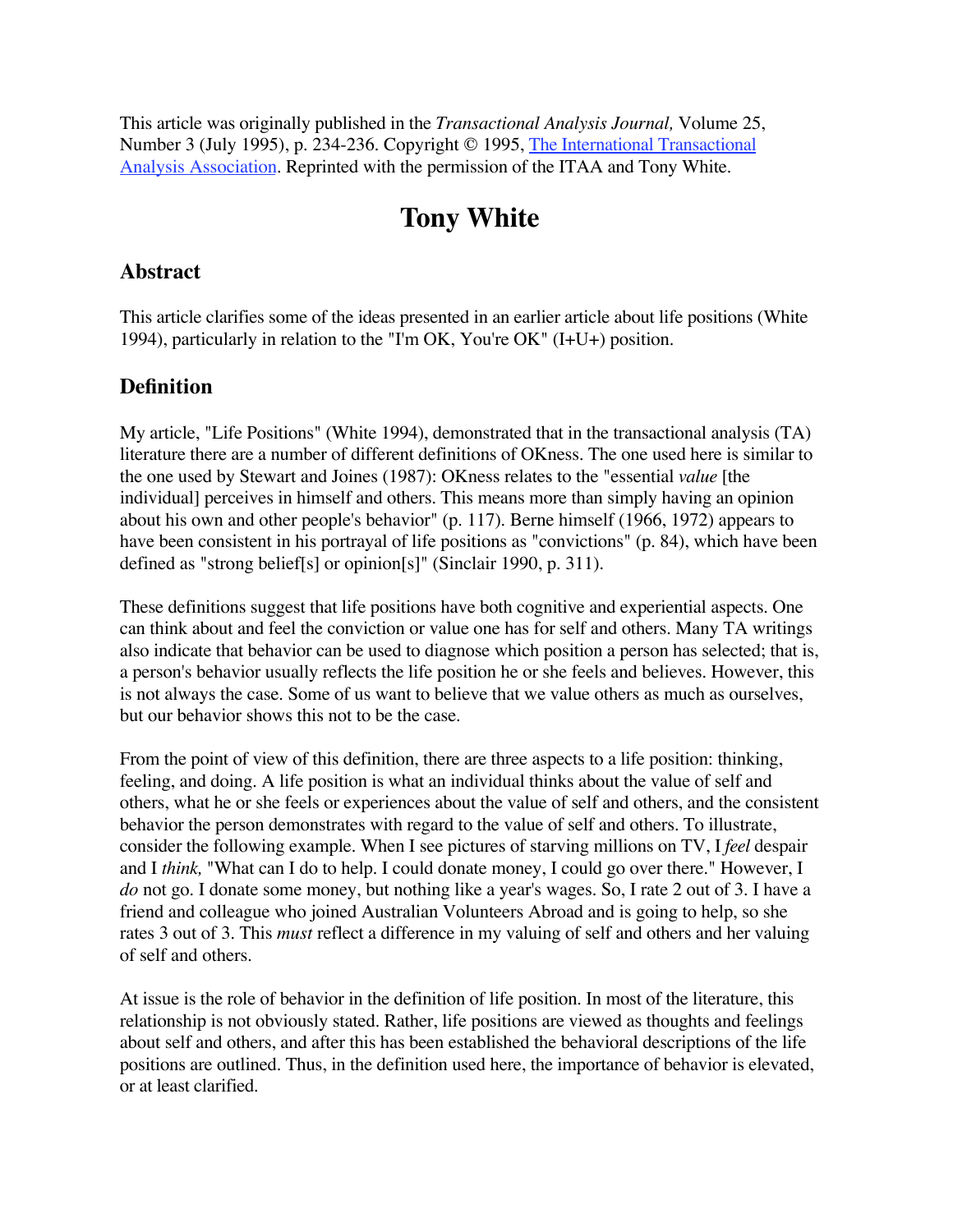# **The "I'm OK, You're OK" (I+U+) Life Position and Behavior**

In the I+U+ position we value ourselves as much as we value others, but how can this be demonstrated in behavior? One way is to expect that if someone needed help, we would expand the same amount of time, energy, and money on assisting him or her as we would on ourselves if we needed help.

As anyone in the helping professions will attest, people will go to extraordinary lengths to save their own lives or to stop physical and psychological pain. By doing so, people demonstrate that they value themselves. If one spends the same amount of time, energy, and money assisting another, then it could be seen as valuing the other person as much as one values oneself. That is I+U+.

In my previous article (White 1994). I proposed that because the majority of us in industrialized societies have very affluent lives compared to poor and starving people in many third-world countries, this means we are adopting an I++U+ ("I'm a Bit More OK Than You Are") life position. It has been estimated that a child dies every two seconds in some poor countries from disease and starvation (World Vision of Australia, 1994). If we can enjoy, or even just have the convenience of, our cars, hot and cold running water, TVs, stereos, VCRs, soft beds, and so on, then we cannot say that we are putting the same amount of time, energy, and money into saving those children as we would if we ourselves became poor or ill. For example, the average Australian donates \$75.00 per year charity. This is a pittance, almost a disgusting pittance, and it reflects an I++U+ life position.

In my previous article I concluded that this meant only a few people adopt the  $I+U+$  life position--those who live meager lives because they can not reconcile having such riches while others starve. To quote, "The I+U+ person is a giver/social activist in the true sense of the word" (White 1994, p. 274). However, after more discussion, this appears not to be the whole case.

Most people do not expend equal time and effort on others who are distant from them and on those who are emotionally close to them. For instance, I willingly spend as much time and effort assisting my child and my wife as I do assisting myself, and this is probably the norm. However, I do not do the same for the person in the next street. In parenting, therefore, one is communicating an I+U+ ideology to one's child, even though in relation to individuals who are not as emotionally important, we still operate from an I++U+ position. In my earlier article (White 1994) I suggested that  $I++U+$  was the healthy position. After further deliberation I propose that health is having an I+U+ position in relation to those one is close to emotionally and an I++U+ for those outside one's immediate circle.

# **Further Examples**

For most people, the number of individuals to whom one is emotionally close is relatively small, probably less than six. Consider the following: In consumer-based societies, money can be a good gauge of value. For example, most people would sell their house and possessions to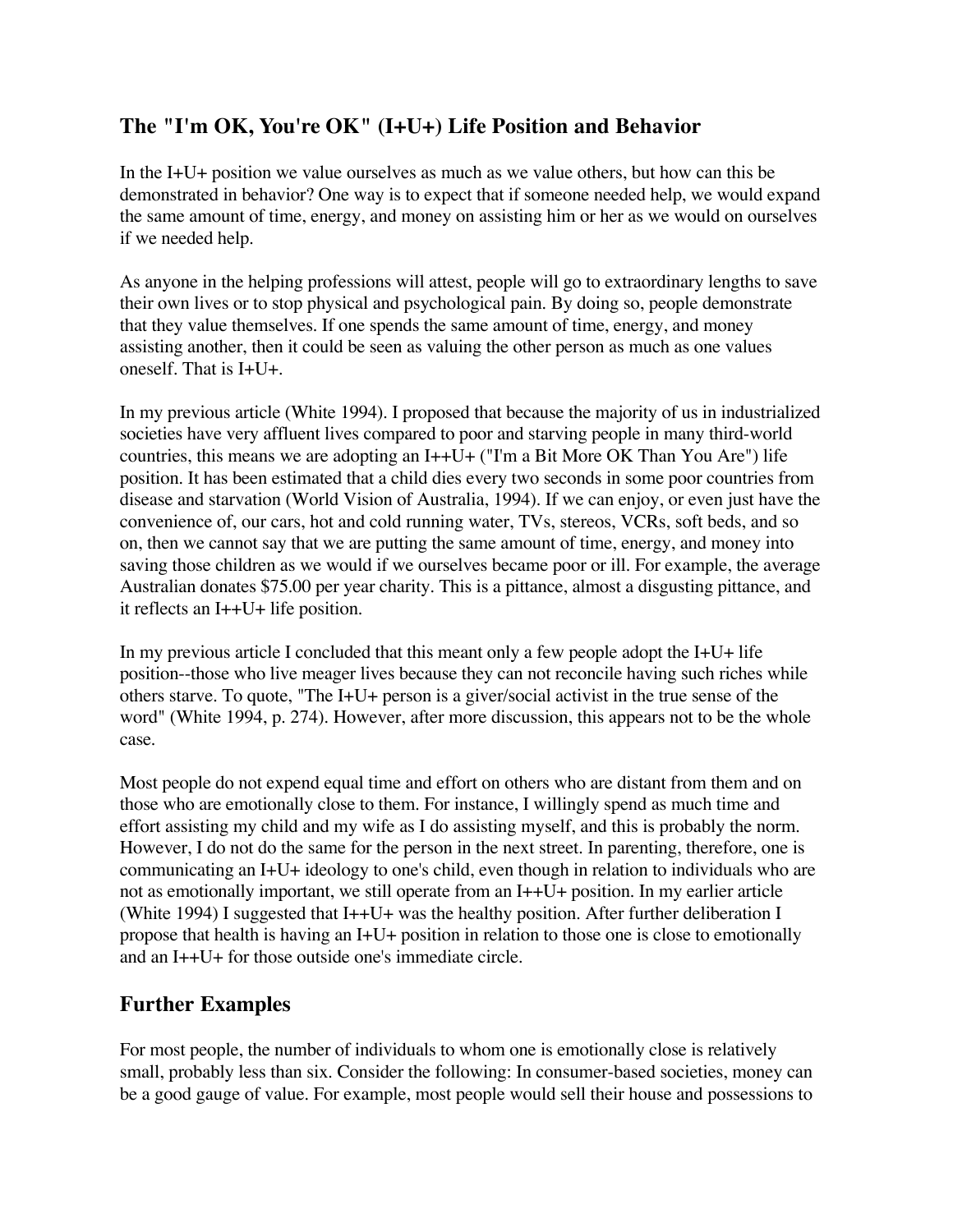pay for a life-saving operation. Most people would prefer to be alive and poor rather than rich and dead. The question is, whom would you be willing to do this for besides yourself? Your children and spouse? Probably. Your neighbor, client or the man down the street? Probably not. And very few would do it for those children who die every two seconds in other parts of the world. The issue is, where do you draw the line? Once it has been drawn, then you know whom you see from the I+U+ position and whom you view from I++U+.

To further illustrate, consider the issue of time and effort. One's relationship with one's children takes time and effort, which means that if one has relationships outside the family, they take time and energy away from the family. This is a dilemma most psychotherapists know well. indeed, it is considered unhealthy, even a manifestation of negative countertransference, if one puts more time and energy into a client than into one's own children, spouse, or oneself. Thus we again have a few primary relationships that we view from I+U+ and more outside relationships that are less valued in terms of time and energy. Those outside the immediate circle become more I++U+ the farther away they are.

A third example is provided to clarify that in the  $I+U+$  position others are valued in a positive fashion. This life position does not imply a ruthless survival of the fittest in which others' needs are considered only secondarily to our own. A good example of this is described in Frankl's (1962/1984) book, *Man's Search for Meaning.* He tells about his experiences as an inmate in Nazi concentration camps during World War II. It shows him as a deeply compassionate person who valued the feelings and worth of his fellow inmates. At the same time, he recounts honestly how he used his position as a doctor and psychotherapist to gain favor and special treatment from his captors. This included such things as more nutritious food (if it could be called that) and being allowed in the front rows of work details, which led to other advantages. Frankl's actions meant that others did not get these advantages, so it can be deduced that his behavior showed that he valued his own existence above that of others, even while continuing to feel compassion for them.

#### **Summary**

My previous article (White 1994) suggested that children are born in the I+U? ("I'm OK, You're Irrelevant") position and then move to the position of I++U+ if they receive adequate parenting. It is now argued that the healthy life position in adulthood is I+U+ for those one is emotionally close to and I++U+ for those outside of one's immediate circle. In addition, this article clarifies the role of behavior in defining life positions. That is, behavior is ultimately the way one reveals what life position one is operating from. It is probably safe to say that most of us would like to see ourselves as having the life position of I+U+. This seems to have an intrinsic "goodness" about it. However, if one looks objectively at one's behavior over time, I contend that most of us reveal that we do not value those outside our immediate circle as much as we value ourselves.

*Tony White is a registered psychologist in private practice in Perth, Western Australia. He also runs a TA training program. Please send reprint requests to Tony White, 136 Loftus St, North Perth WA 6006, Australia.*